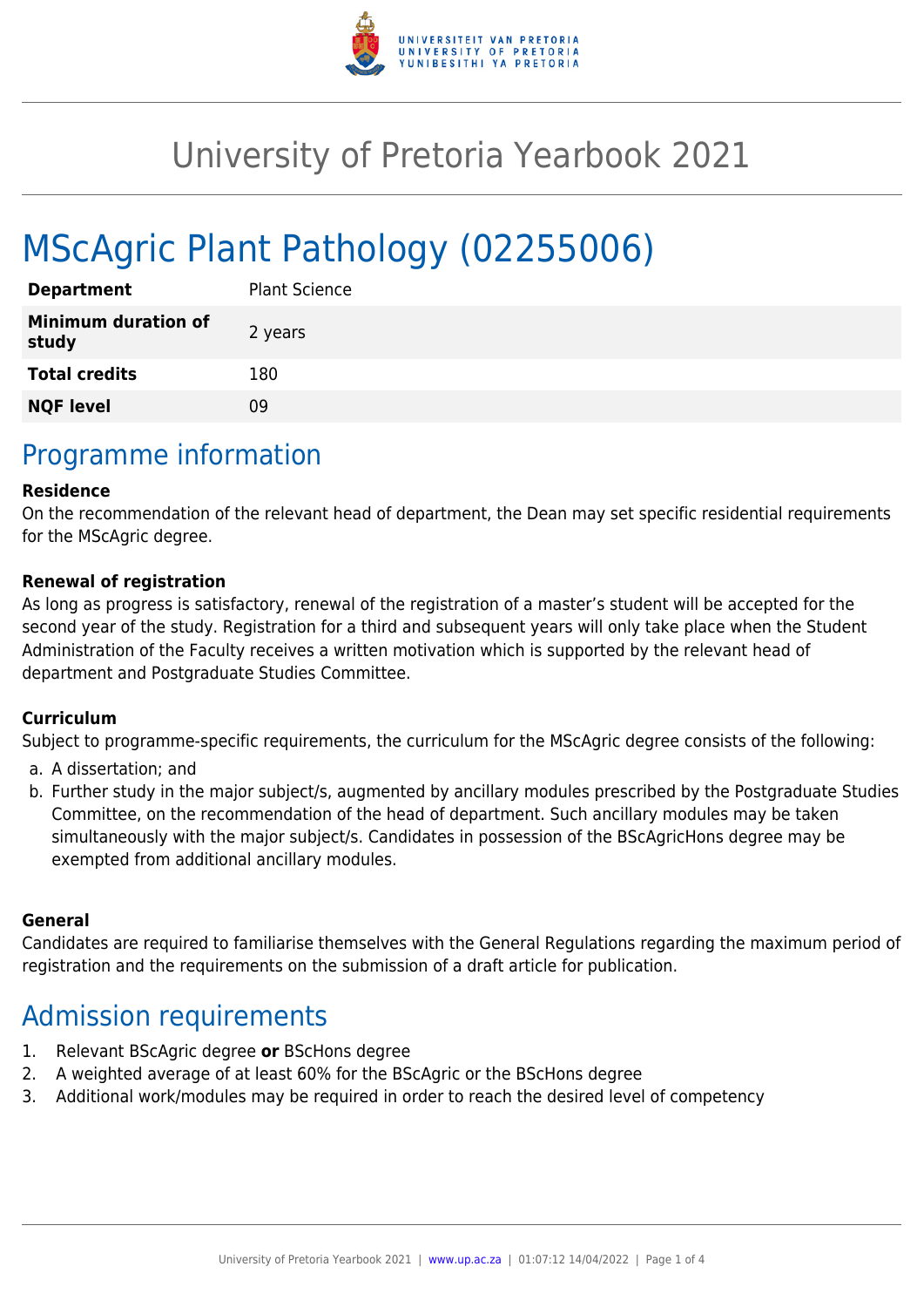

## Examinations and pass requirements

- i. The examinations in the ancillary modules should be successfully completed prior to, or simultaneously with, the examinations in the major subject/s, unless the Faculty Board decides otherwise.
- ii. General Regulation G.12.2 applies to the calculation of marks.
- iii. In order to obtain the MScAgric degree, the candidate must pass all prescribed modules, including the examination in the major subject/s, as well as the dissertation.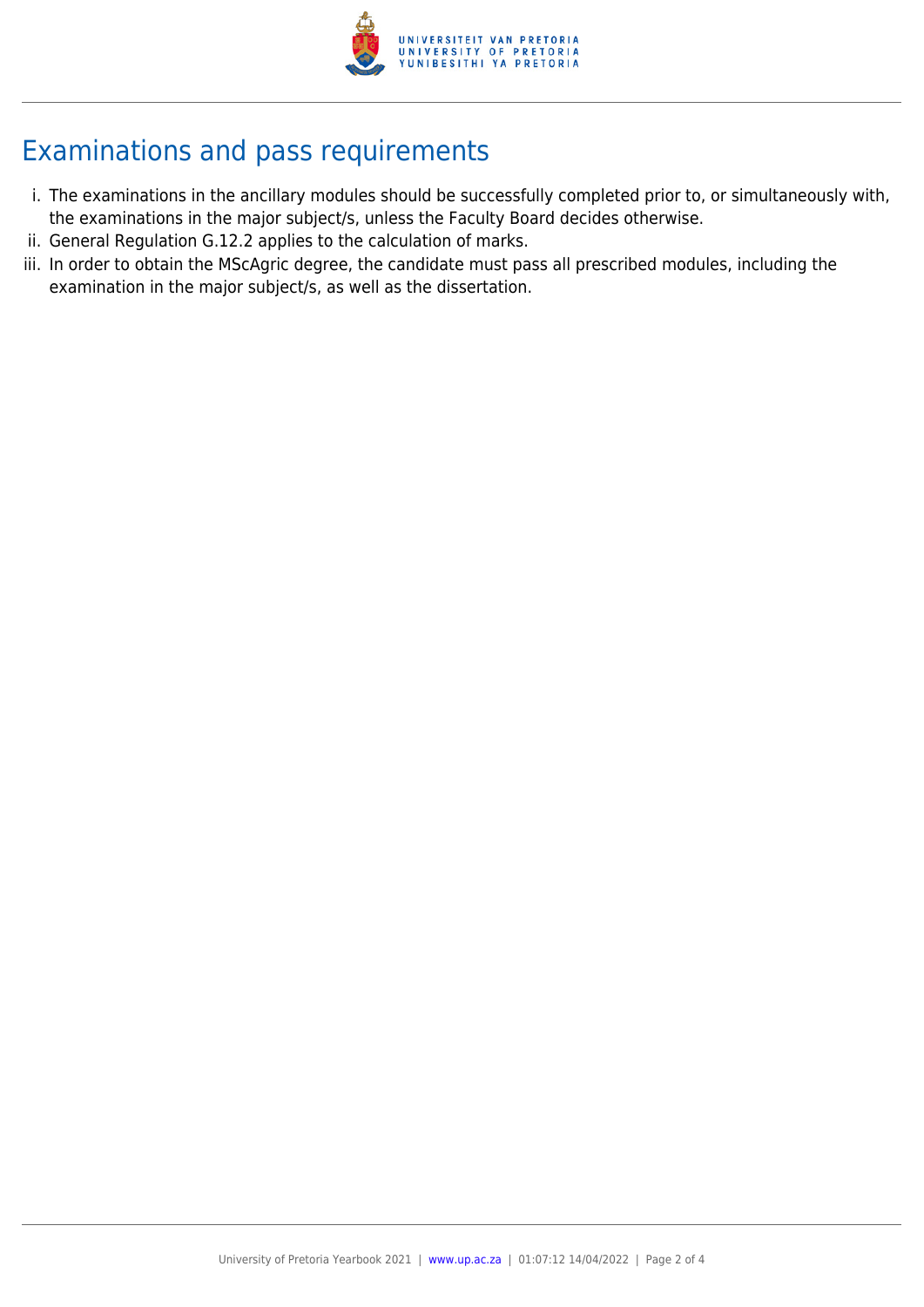

## Curriculum: Year 1

**Minimum credits: 180**

### **Core modules**

[Dissertation: Plant pathology 890](https://www.up.ac.za/yearbooks/2021/modules/view/PPT 890) (PPT 890) - Credits: 180.00